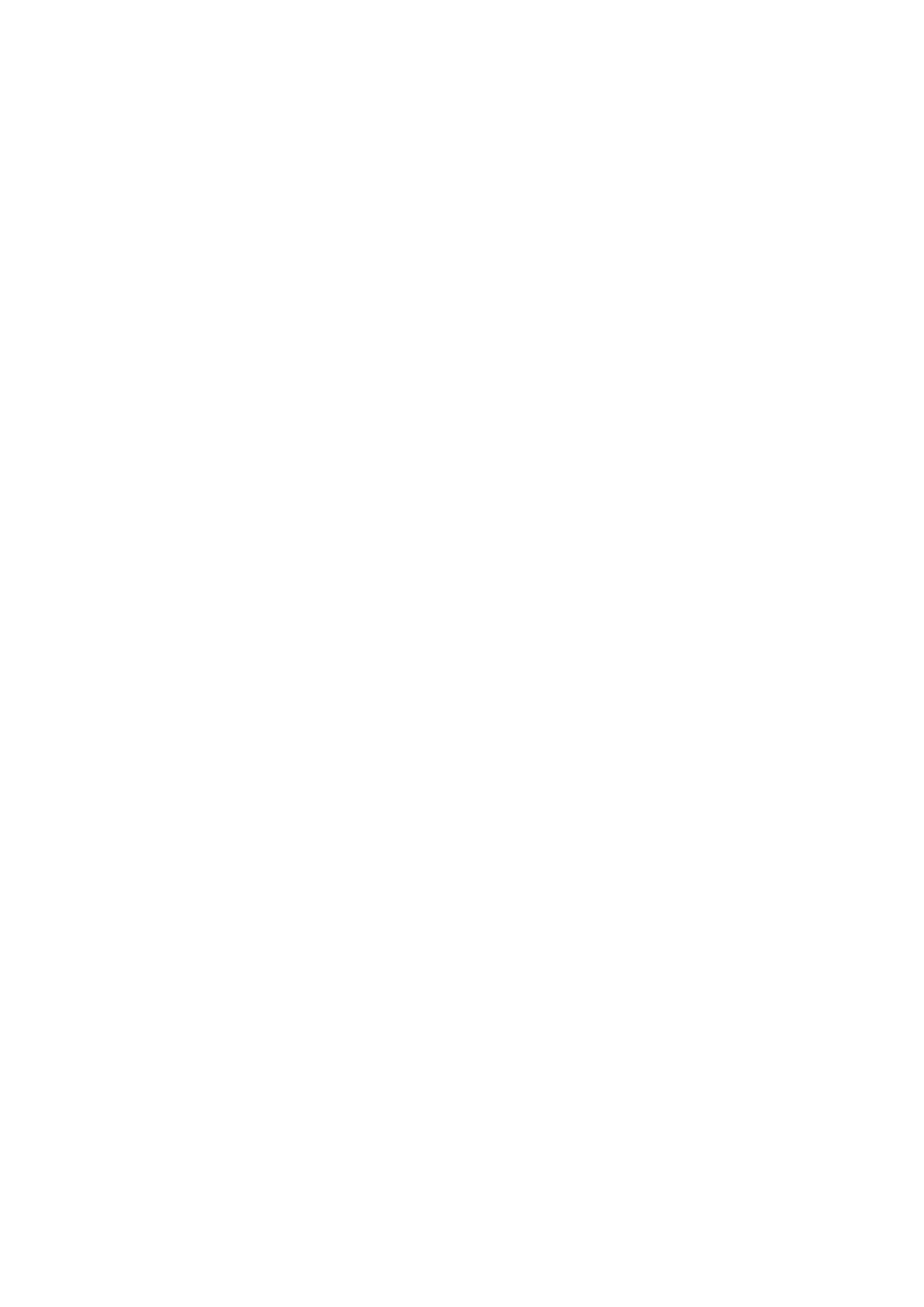

# Guide to **TABLING OF PAPERS IN PARLIAMENT**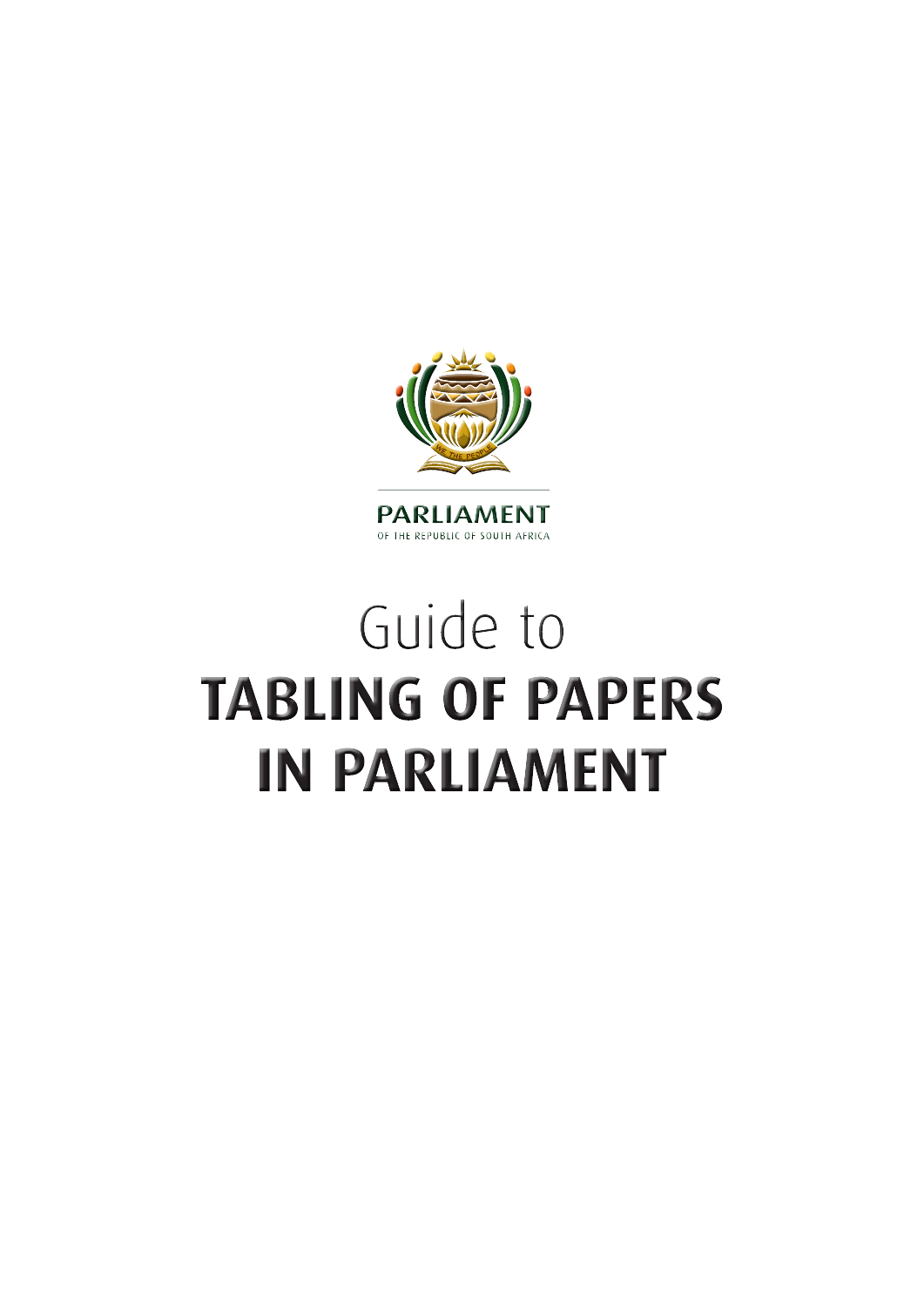## **CONTENTS**

|    | <b>SUBJECT</b>                             | <b>PAGE</b>                                    |    |
|----|--------------------------------------------|------------------------------------------------|----|
|    | 1. Tabling of papers                       |                                                | 6  |
|    | 2. Why papers must be tabled in Parliament | 7                                              |    |
|    | 3. Procedure for tabling papers            | 8                                              |    |
|    | 4. Referral of papers tabled to committees |                                                | 9  |
| 5. | Number of copies to be provided            |                                                | 10 |
|    | 6. Kinds of papers tabled                  |                                                | 11 |
|    | a)                                         | Background information to Executive Statements | 11 |
|    | b)                                         | International Agreements                       | 11 |
|    | $\mathsf{c})$                              | White and Green Papers                         | 12 |
|    | $\mathsf{d}$                               | Strategic Plans and Annual Performance Plans   | 12 |
|    | e)                                         | Annual Reports                                 | 13 |
|    | f)                                         | Rules and Regulations                          | 15 |
|    | g)                                         | <b>Confidential Documents</b>                  | 16 |
|    | h)                                         | Other statutory provisions                     | 16 |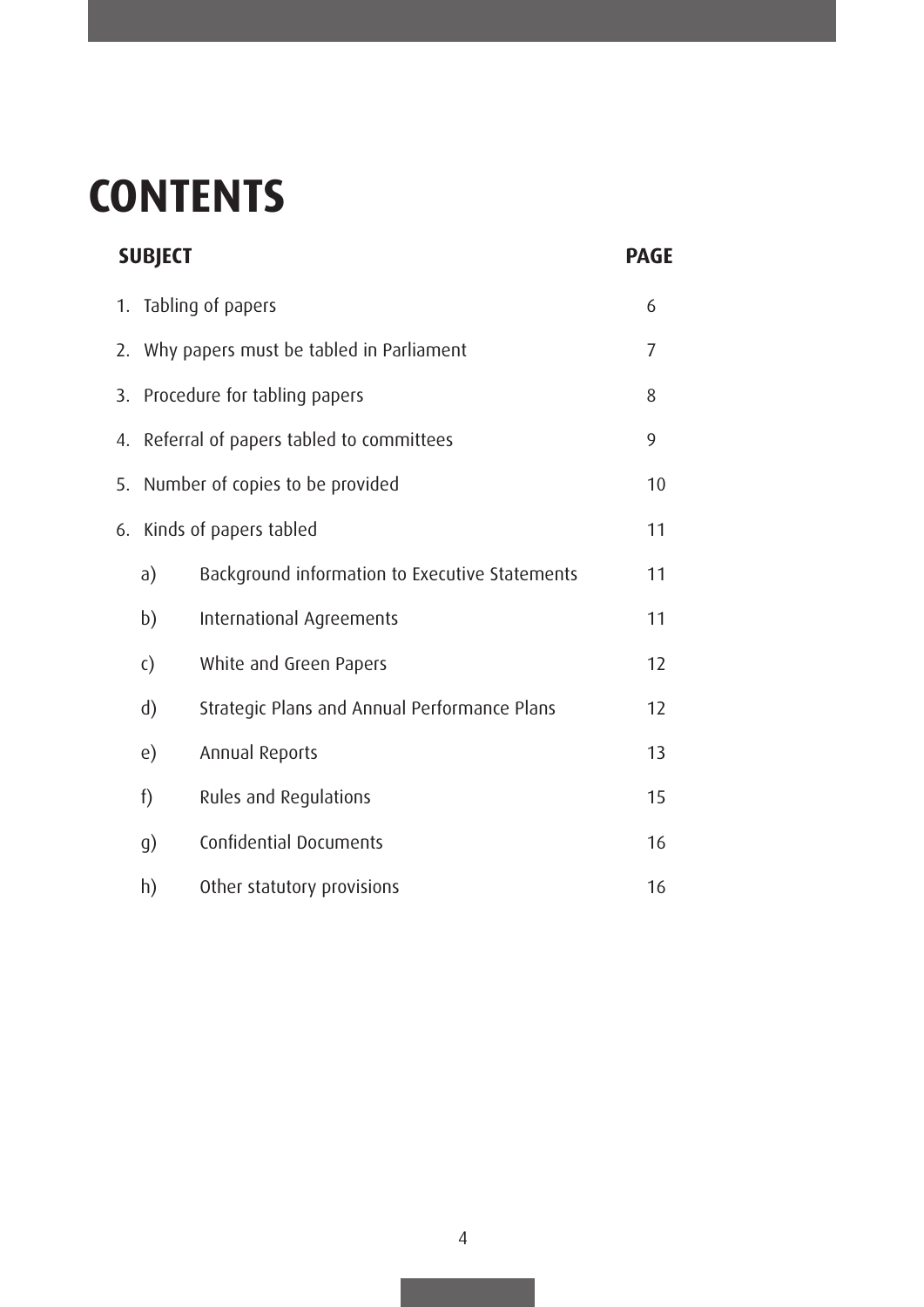| <b>SUBJECT</b>                                       | <b>PAGE</b> |  |
|------------------------------------------------------|-------------|--|
| 7. Consequences of failure to table a paper          | 17          |  |
| 8. Documents printed by Government Printing Works    | 17          |  |
| 9. Placing of papers in Members' boxes               | 17          |  |
| 10. Publication of contents of papers before tabling | 17          |  |
| 11. Papers not tabled                                | 18          |  |
| 12. General Remarks                                  | 18          |  |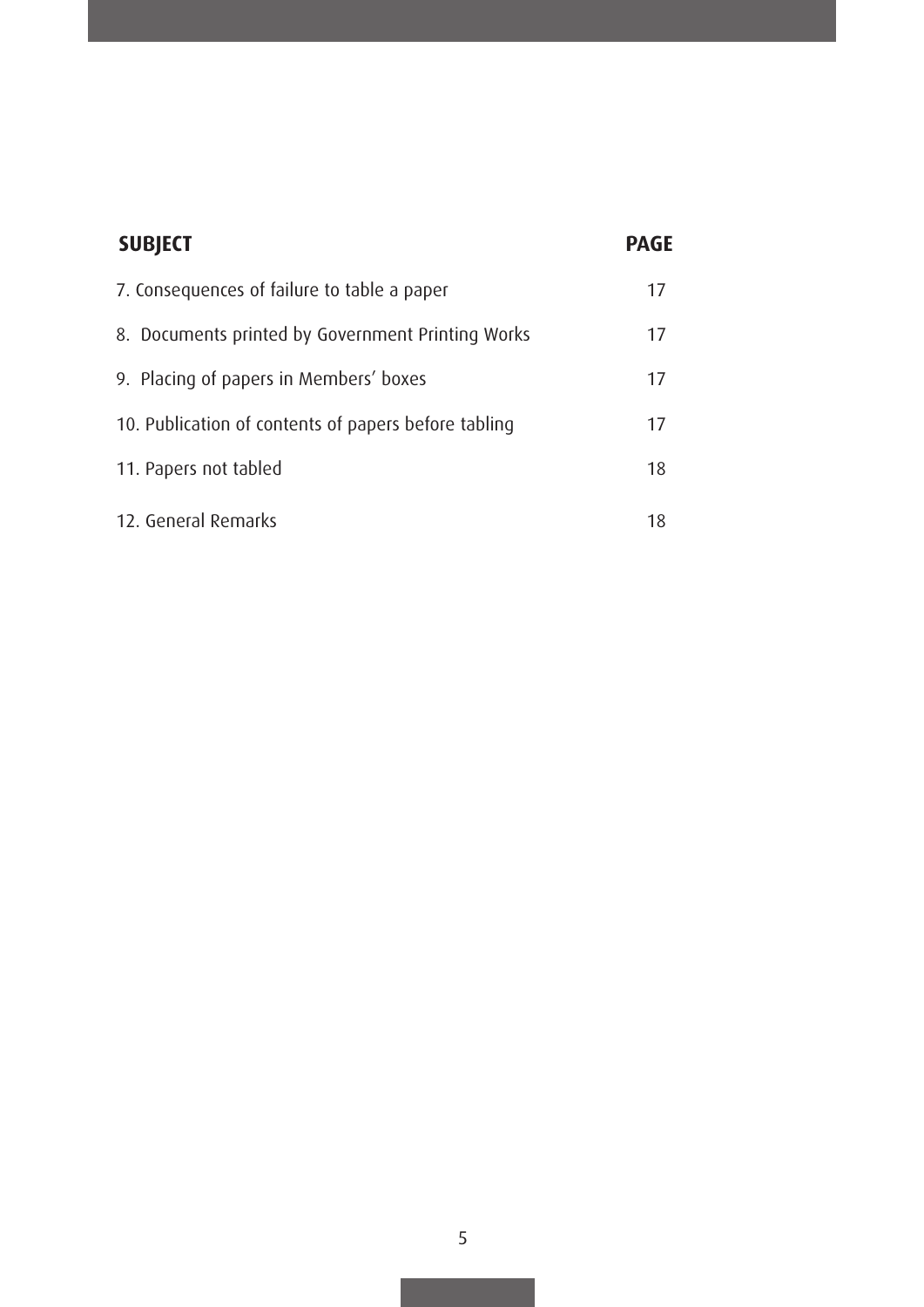## **TABLING OF PAPERS IN PARLIAMENT**

## **1. TABLING OF PAPERS**

Tabling means the presentation of a paper to Parliament as a means of reporting to Parliament for the paper to be officially before Parliament for its consideration. The term tabling comes from the early days of Parliament when Ministers would physically lay papers on the table of the House. The papers would be recorded in the minutes of the House and they would then be officially before Parliament for its consideration. With the development of parliamentary procedures, this was changed and papers had to be submitted to the office Clerk of the Papers.

Papers are tabled in Parliament as required by the Constitution, statutes, at Government's initiative and as required by the Rules of Parliament. Papers to be tabled are not physically laid upon the Table of the House, but are handed in at the office of Clerk of the Papers to record them as tabled in Parliament.

The tabling of papers in Parliament is the authority of the Presiding Officers. The office of Clerk of the Papers is responsible for the coordination and administration of the tabling process.

The office of Clerk of the Papers prepares a suitable entry for publication in the Announcements, Tablings and Committee Reports, which is an annexure to the minutes of the Houses. Papers so handed to the office of Clerk of the Papers are deemed to have been presented to the House on the day on which they are recorded in the Announcements, Tablings and Committee Reports.

Certain papers are laid upon the table physically by Ministers, eg taxation proposals and papers connected with Appropriation Bills, which are handed in at the table of a House by the Minister either during or at the conclusion of his/her budget speech.

Papers can also be laid upon the table physically if a Minister deems it desirable to do so, eg when at the same time he/she wishes to make a statement in a House. The Secretary to Parliament must be notified in advance of the Minister's intention, so that he/she may inform the Presiding Officer concerned accordingly.

In Parliament the term 'papers' refers to documents used in its processes such as Order Paper, Question Paper, reports from Government departments, Green Paper, White Paper, and any other paper used in Parliament. For example, an Order Paper is an agenda of a House indicating what the House has to consider on a specific day.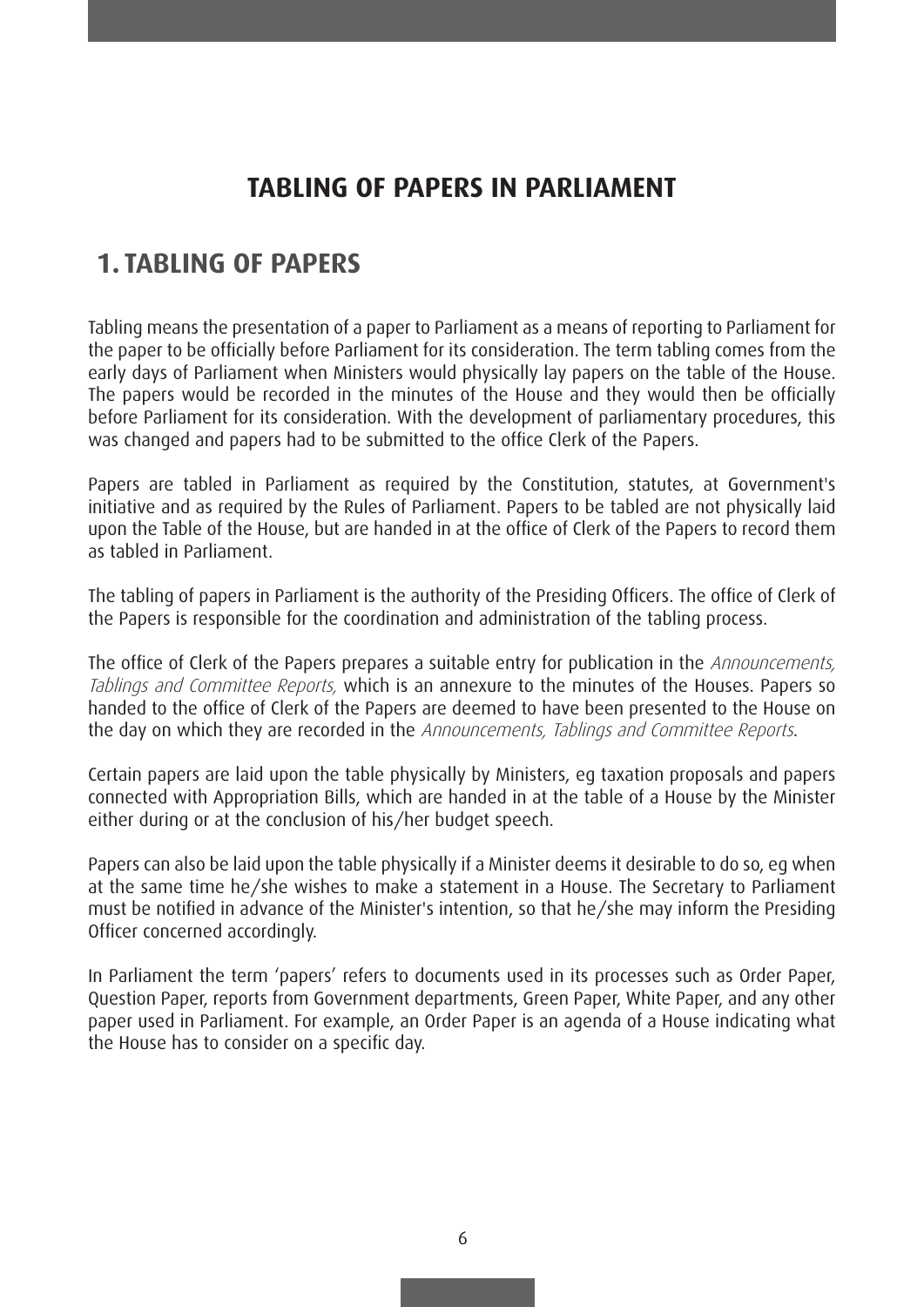## **2. WHY PAPERS MUST BE TABLED IN PARLIAMENT**

Papers are tabled in Parliament -

- (a) to give effect to the constitutional requirement that members of the Cabinet must provide Parliament with full and regular reports concerning matters under their control (Section 92(3) (b) of the Constitution of the Republic of South Africa, 1996);
- (b) to enable the National Assembly, according to its constitutional powers of section 55(2), to maintain oversight ofthe exercise of national executive authority, including the implementation of legislation, and any organ of state;
- (c) to give effect to statutory requirements that papers be tabled. For instance, the South African Law Commission Act, 1973, provides that the Commission shall submit a report on its activities to the Minister and that this report shall in terms of section 7(3) be tabled in Parliament; and
- (d) to implement the National Assembly and National Council of Provinces Rules of Parliament that require the Presiding Officers, subject to the respective Rules, to table and refer certain instruments without delay (National Assembly Rule 302 and National Council of Provinces Rule 101).

Concerning the oversight function of the National Assembly, the Public Finance Management Act, 1999, provides that state departments, public entities, constitutional bodies etc. must submit financial statements to the Auditor-General, whose audit report together with the financial statements and the annual report must be tabled in the National Assembly. Further, when Acts are passed by Parliament the President and Ministers are in certain instances authorised in terms of such Acts to make regulations and rules regarding certain matters stipulated in those Acts. In terms of section 17 of the Interpretation Act, 1957, a list of Proclamations and Government Notices under which such rules and regulations were published in the Government Gazette, must be tabled in Parliament.

Tabling of written instruments has the effect of making such written instruments public documents, which is in accordance with the mandate of both National Assembly and National Council of Provinces to represent the people and provinces respectively, among others, by providing a national forum for public consideration of issues (Section 42(3) and (4) of the Constitution, 1996)

From the above it is clear that the primary object of tabling any paper in Parliament is to account to Parliament. The tabling of such papers is accordingly an important link in the process of ensuring accountability and openness of government.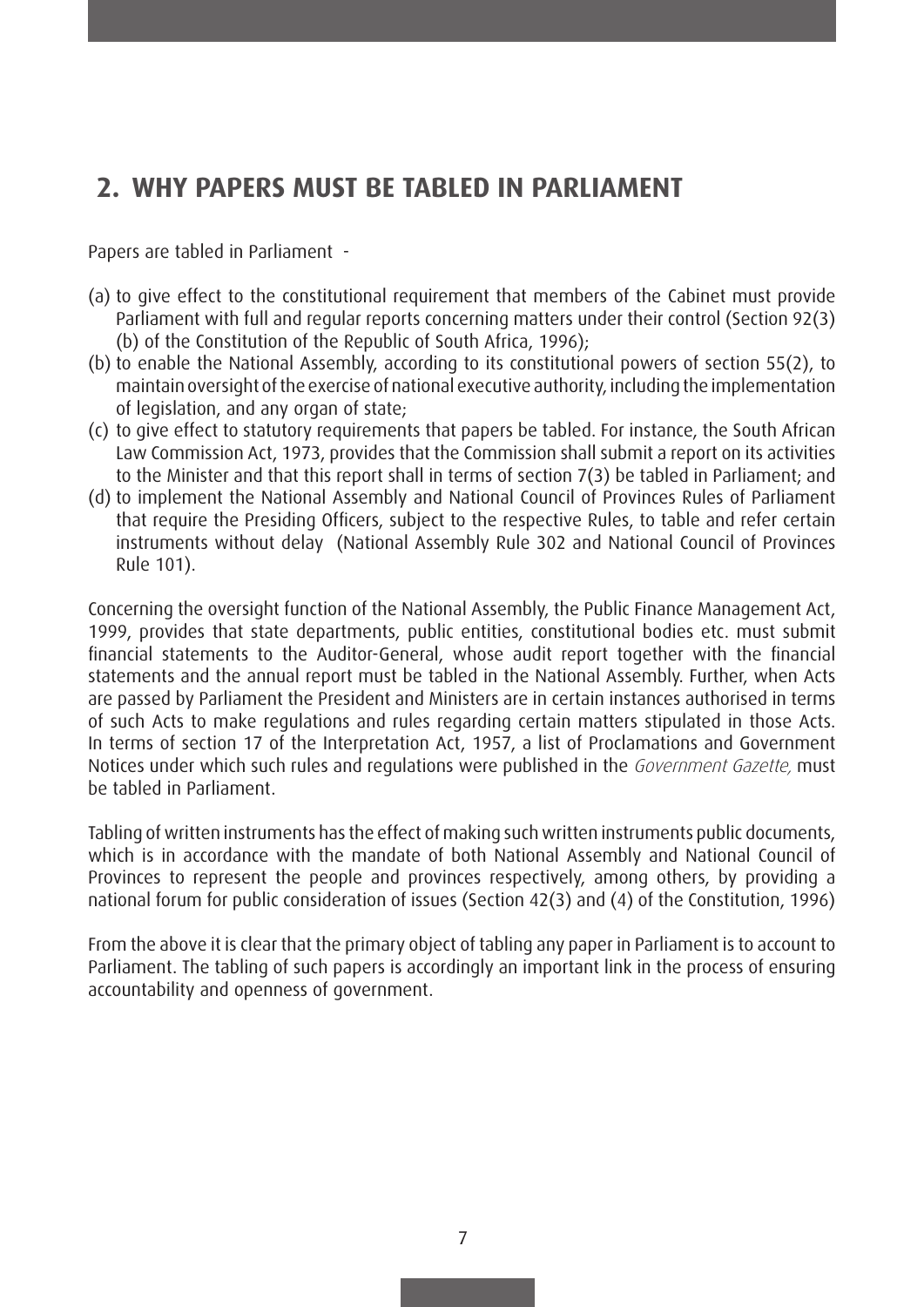## **3. PROCEDURE FOR TABLING PAPERS**

Papers can be tabled on any day when Parliament is in session. Since papers are not physically laid upon the Table of the House, one copy of the paper to be tabled must be deposited at the office of Clerk of the Papers before 12:00 noon on a day when there is an afternoon session. On a day when there is a morning session, such papers must be deposited not later than 09:00 am.

A paper is tabled on the day on which it is recorded in the Announcements, Tablings and Committee Reports. The ATC is as such a record to indicate that a paper presented to Parliament has been tabled.

When presenting papers for tabling one copy of the paper must be accompanied by a covering letter identifying the Minister tabling the paper(s) and giving details of the paper(s) being tabled. The letter to Parliament is addressed to the Presiding Officers requesting the tabling of the paper in Parliament.

It should be noted that when papers are delivered to the office of Clerk of the Papers for tabling, the departmental officials must have obtained approval for tabling of such paper from the Minister and the Director-General. As such, the letter sent to Parliament for tabling of a paper must be signed and dated.

What is of importance to note here is that a paper tabled becomes a public document and upon its tabling it would be distributed also to members of the public, the media and other interested parties. For this reason, it is important to ensure that the tabling of a paper was approved before it is submitted to Parliament.

Please note that the presentation of a paper to a committee of Parliament, where a paper is required to be tabled, does not constitute tabling. For a paper to be regarded as tabled, it must have been submitted to the office of Clerk of the Papers and recorded in the Announcements, Tablings and Committee Report.

Upon receiving a request for tabling, the office of Clerk of the Papers immediately refers the papers to the Presiding Officers for their referral to appropriate committees.

A paper tabled will appear in the Announcements, Tablings and Committee Reports as follows: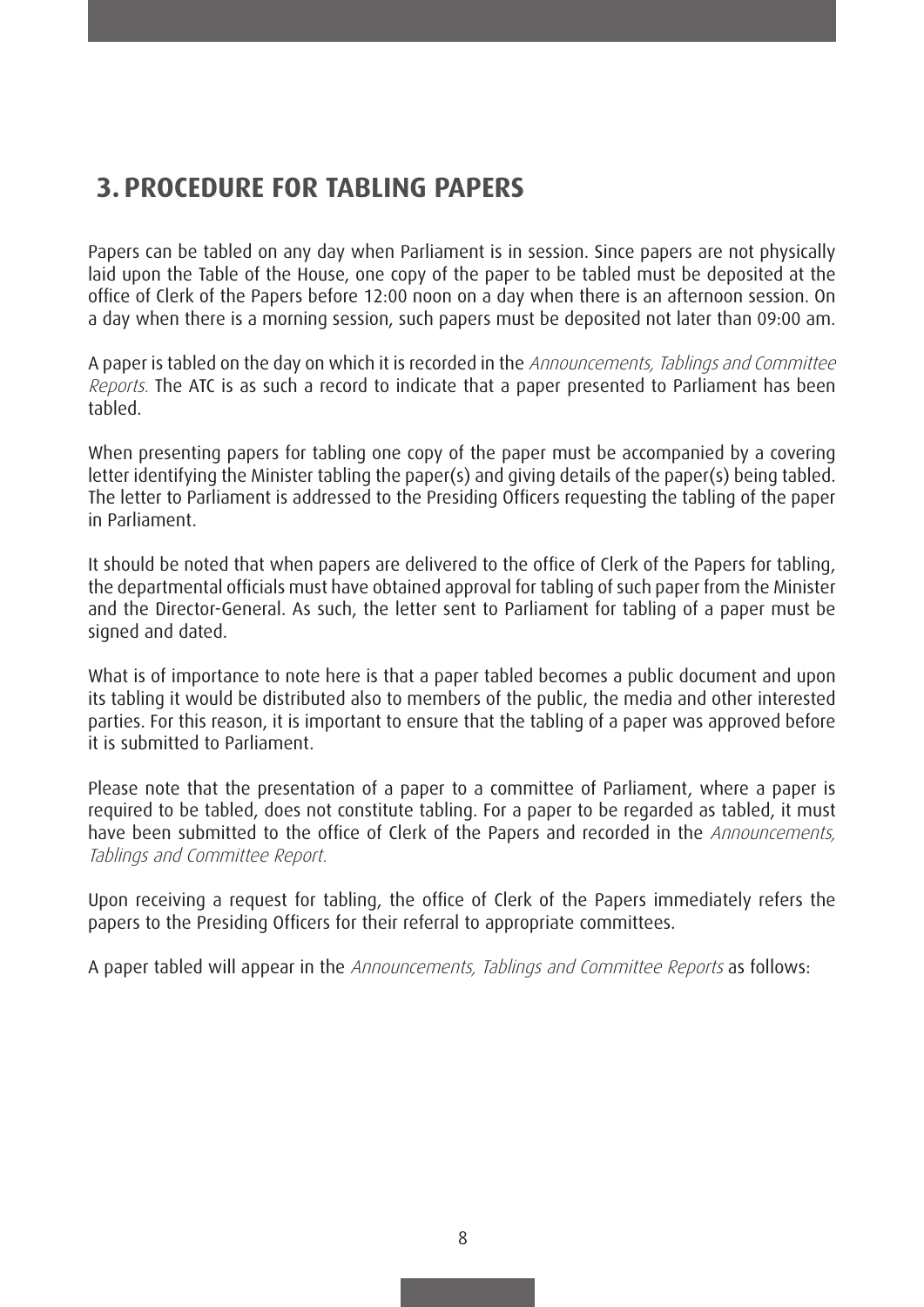## **TABLINGS**

#### **National Assembly and National Council of Provinces**

#### **1. The Minister of Science and Technology**

Report and Financial Statements of the Council for Scientific and Industrial Research (CSIR) for 2009-2010, including the Report of the Auditor-General on the Financial Statements and Performance Information for 2009-2010 [RP 194-2010].

Papers are not tabled during parliamentary leave periods, but on any day when Parliament is in session or constituency days. When papers have to be tabled and the required tabling period falls during leave periods, such papers should be tabled at the commencement of the next session of Parliament.

It is recommended that if papers are to be laid upon the table immediately after recess, they should be handed in during the week preceding the first sitting day of Parliament so that the necessary entries may appear in the Announcements, Tablings and Committee Reports of the first sitting day.

## **4. REFERRAL OF PAPERS TABLED TO COMMITTEES**

All papers are, in terms of the Rules of Parliament, referred to committees when tabled. The referral of a paper to a committee means the placing of the paper before the committee for its consideration. In some cases the paper may be referred to more than one committee due to the nature of that paper. A paper is either referred to a committee for its consideration and report or for information depending on the nature of the paper tabled.

The referral of a paper tabled to a committee will be recorded in the Announcements, Tablings and Committee Reports. The referral will be accompanied by a note stating whether the paper is referred for information or for consideration and report by the committee.

Where a paper tabled requires the approval of Parliament, the paper will be referred to a committee for consideration and report. After the committee has considered the paper, it will report on its decision and the report will be printed in the Announcements, Tablings and Committee Reports. The report of the committee will then be placed on the Order Paper for consideration by a House. The adoption of the committees' reports by the Houses is the approval of such paper by Parliament.

Departments should liaise with the committee chairperson and secretary to ensure that a paper requiring Parliament's approval is programmed for, considered and that the committee reports on it.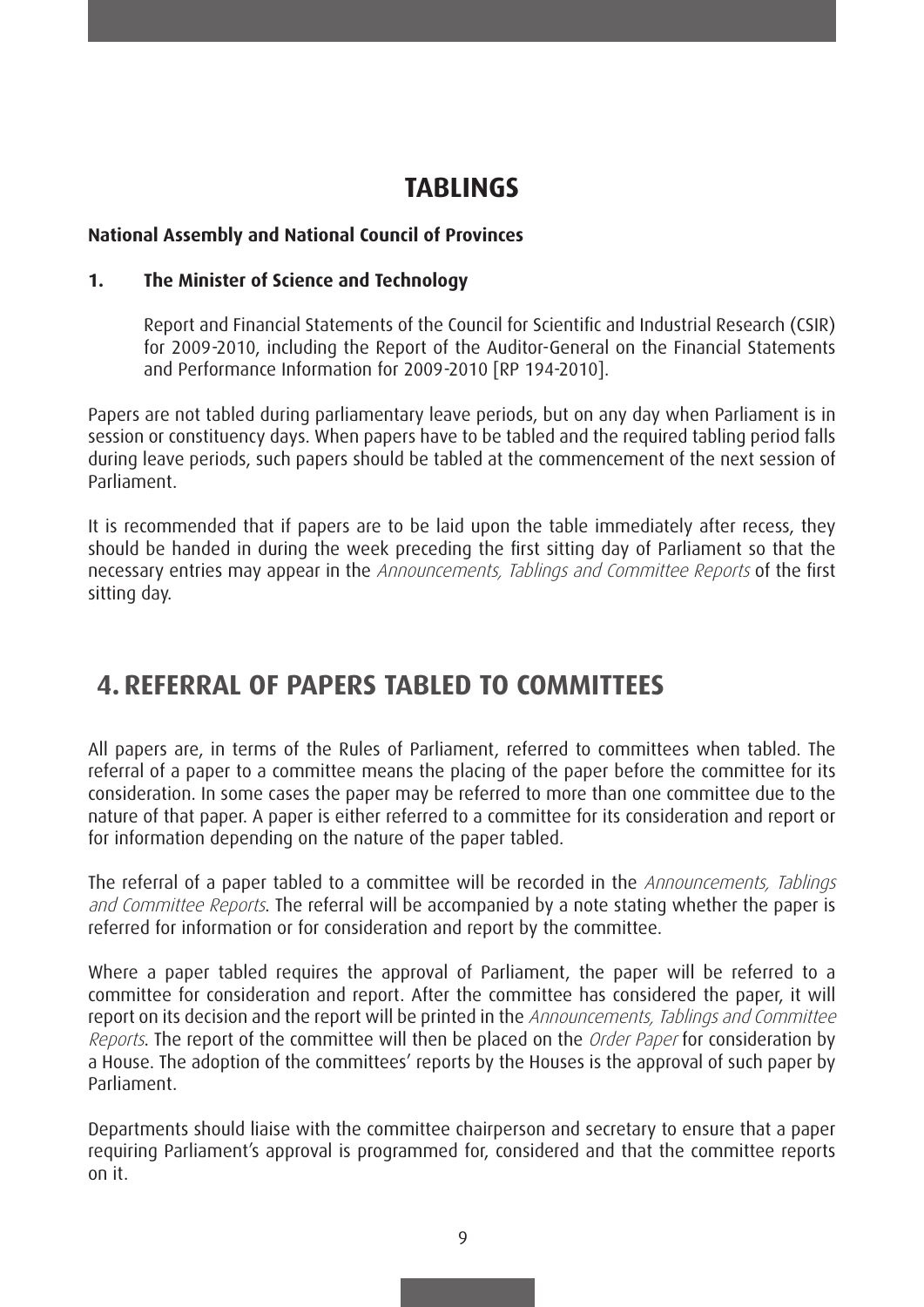As explained, the adoption of the report of the committee by the House is the approval of the request contained in the paper that was tabled. Where the paper was tabled in both Houses in the case requiring approval by Parliament, the approval by Parliament is obtained when both the National Assembly and the National Council of Provinces have adopted reports from their respective committees.

The resolution of Parliament will be formally communicated to the Executive attaching the reports of the committees and the minutes of both Houses.

## **5. NUMBER OF COPIES TO BE PROVIDED**

60 hard copies and 1 electronic copy are required of all papers that are to be tabled. Copies are distributed to members of committees, staff, the press gallery and interested parties. However, when tabling international agreements and rules and regulations 3 copies should be delivered to the Clerk of the Papers and the departments must ensure that enough copies for members of the committee of each House dealing with that particular portfolio are also delivered.

#### **DELIVERY OF BULK SUPPLY OF PAPERS TO BE TABLED**

The bulk supply of the papers to be tabled must be delivered to the Papers Store of Parliament. The Store is situated at the foot of the ramp that connects the basement parking area of 120 Plein Street building with the parliamentary basement parking.

It is important for departments to note that papers should be delivered to the Papers Store on the day that they are to be tabled. The reason for this is that papers to be tabled are not publicised until they have been tabled. The departments must also ensure that when papers are delivered to the Papers Store, the letter for requesting tabling is also immediately delivered to the office of Clerk of the Papers. Papers not delivered to the Paper Stores cannot be tabled as this would be tantamount to misleading Parliament.

Papers, which are distributed by the Government Printer on behalf of the departments, are supplied by the Papers Office to members of Parliament and press gallery immediately after a House has commenced its proceedings on the day they are tabled. The department must inform the Government Printing Works of the day the paper is to be tabled to ensure that the Government Printing Works release the paper to Parliament.

Often public entities deliver their papers directly to Parliament without informing their departments. Departments are requested to ensure that their public entities deliver the papers directly to the departments and not to Parliament, especially when approval for tabling has not been received by the Clerk of Papers Office. The problem experienced with this is that these papers remain in our Paper Stores for long periods, in some cases for months, before the department approves tabling.

10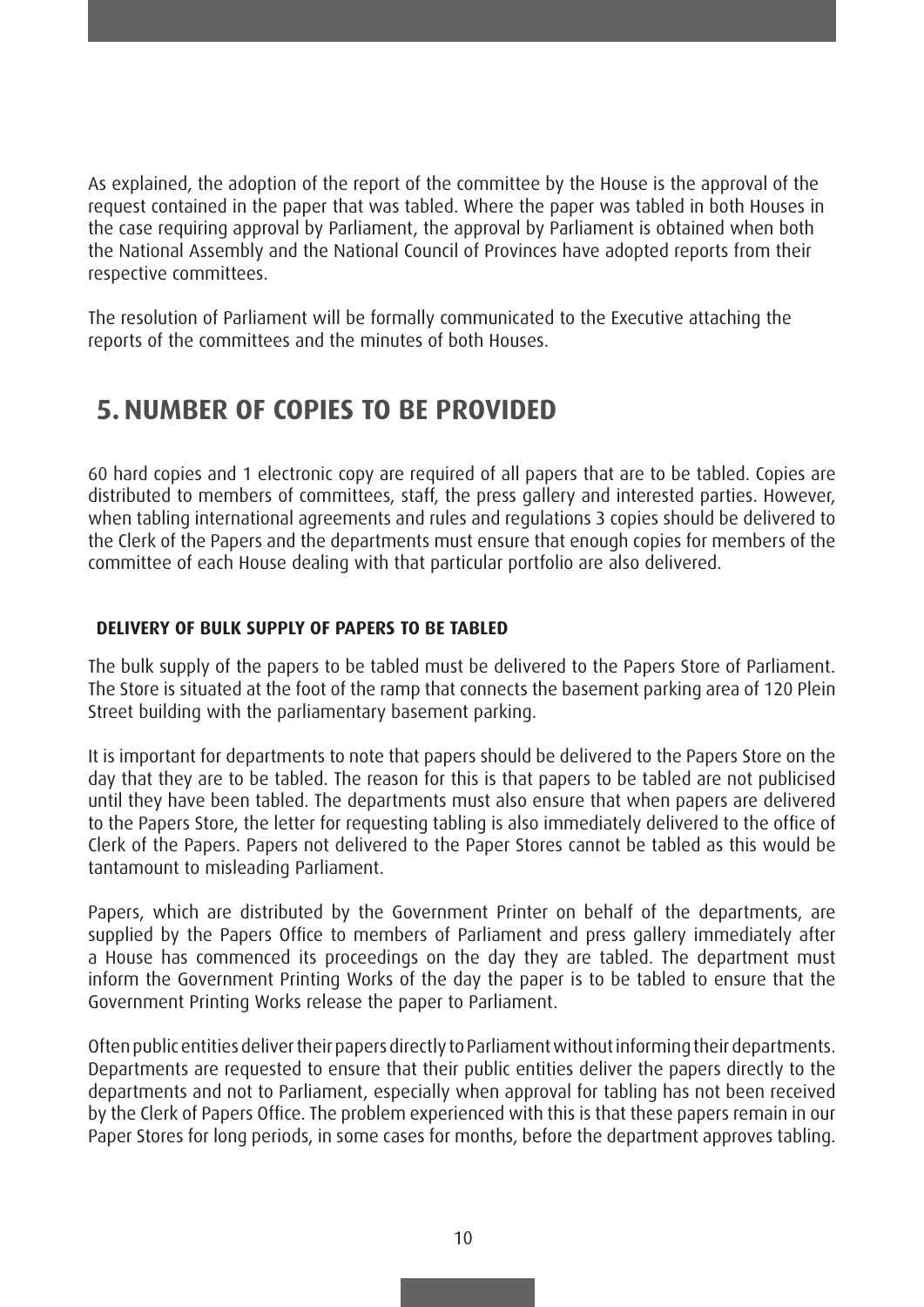#### **ELECTRONIC VERSION OF PAPERS TABLED**

A paper tabled must also be made available to Parliament electronically. The electronic version of the paper tabled should be delivered together with the letter for approval and the one copy of the paper in a cd (compact disc) format.

This is required to ensure that Parliament is able to meet its legislative and constitutional obligations by making papers in its possession available to the public and also to members when they require such electronic versions of papers. The electronic version of paper is also required by Parliament to reproduce the paper in Braille for blind and partially sighted Members of Parliament.

## **6. KINDS OF PAPERS TABLED**

NB: There are various kinds of papers that have to be tabled in Parliament and these can be found in legislation. The list below is not intended to be exhaustive and departments are advised to check legislation relevant to their administration.

#### **(a) Background Information to Executive Statements**

The Rules of Parliament allow a Cabinet member to make a factual statement relating to government policy, any executive action or other similar matter of which Parliament should be informed. In terms of Rule 106(4) of the National Assembly, after an executive statement has been made, the Cabinet member concerned must, if applicable, table a compendium of background information. Rule 240A(4) of the National Council of Provinces, similarly, provides that after any executive statement has been made, the executive member concerned may, if applicable, table background information.

#### **(b) International Agreements**

Section 231(2) of the Constitution, 1996, requires that before an international agreement can bind the Republic, it should first be approved by resolution in both Houses. However, in terms of section 231(3) certain international agreements bind the Republic without the approval thereof by both Houses, but such agreements still have to be tabled. Please indicate clearly when tabling an international agreement whether it is tabled in terms of section 231(2) or 231(3).

International agreements form part of our law and are binding on the country. Therefore it is important that the State Law Advisers give their opinion as to whether it is an agreement in terms of section 231(2) or 231(3) of the Constitution, 1996, and whether the agreement is consistent with the domestic law of our country. An opinion of the State Law Adviser (International Law) Department of Foreign Affairs is also required as to whether the agreement is consistent with the international obligations of the Republic and with international law. This information should form part of the documents presented for tabling.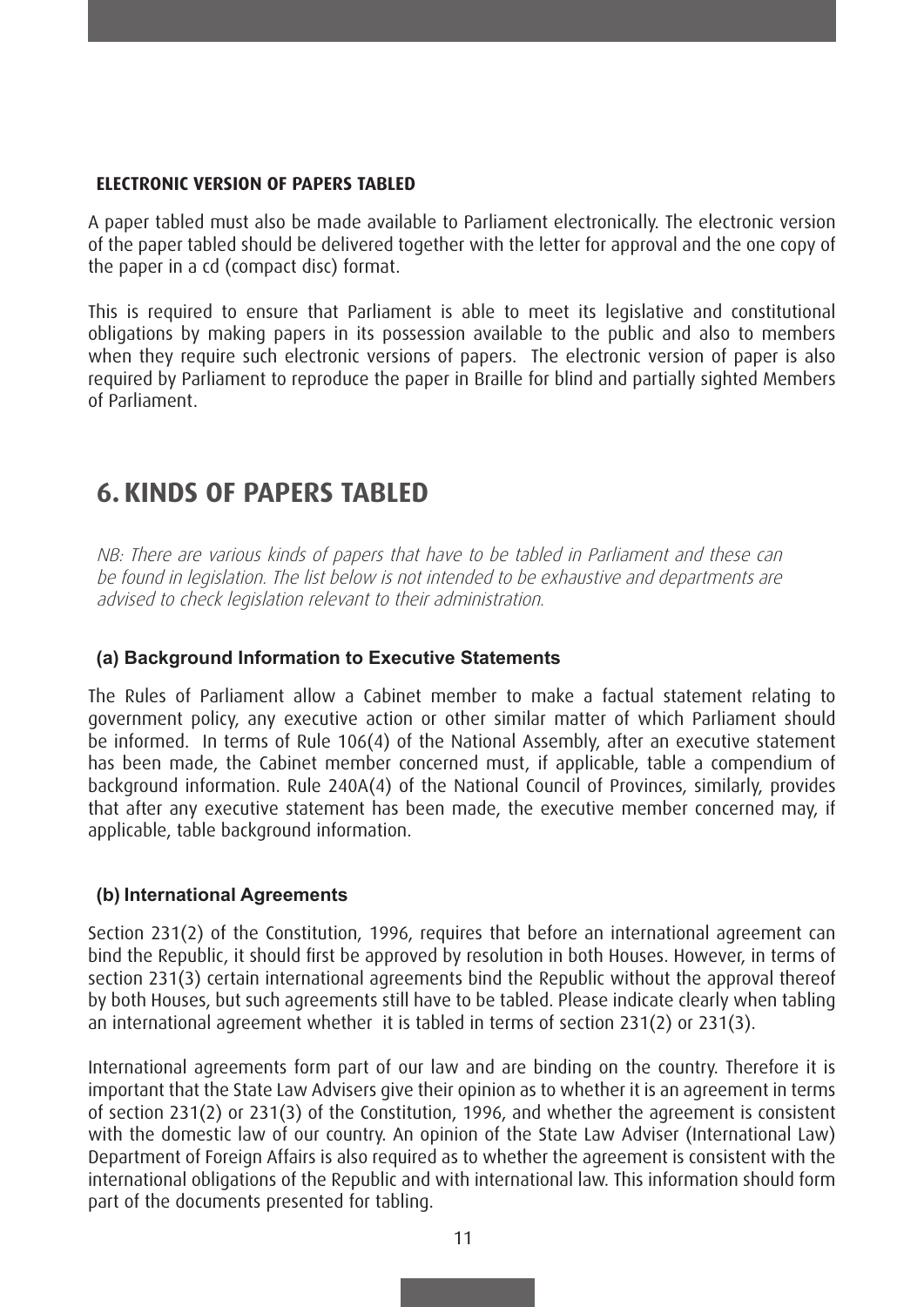An explanatory memorandum must accompany the tabling of an international agreement that has to be approved by Parliament. The explanatory memorandum must -

- (i) briefly set out the history, objective and implications of the agreement;
- (ii) include a legal opinion by the State Law Adviser as to whether the agreement is consistent with the domestic law of the Republic, including the Constitution, with the international obligations of the Republic and with international law in general;
- (iii) state whether the agreement has self-executing provisions that will become law in the Republic in terms of section 231(4) of the Constitution upon the approval of the agreement by Parliament;
- (iv) give account of the projected financial and other costs of the agreement for the state; and contain all information needed by Parliament in order to take an informed decision.

Departments must ensure that the correct title of the agreement is clearly written. It is also important to ensure that the copy of the original or signed agreement/convention is tabled and not a copy downloaded from the Internet. This is to avoid inconsistencies that may arise between the original or signed document and an Internet document that may have been edited.

#### **(c) White and Green Papers**

White or a Green Paper should also be tabled in Parliament. The White Paper informs Parliament of the policy of the department. Though there is no specific legislation requiring the tabling of green or white papers, it is important to table them to ensure that Parliament is informed of government policies.

#### **(d) Strategic Plans**

In terms of section 10(c) of the Money Bills Amendment Procedure and Related Matters Act, 2009 (Act No 9 of 2009), strategic plans must be tabled in Parliament after the adoption of the fiscal framework.

It is important to ensure that strategic plans are tabled within the period stipulated because they provide information for the budget review process of the parliamentary committees.

The focus of Strategic Plans must be on issues that are strategically important, linked to and flowing from various plans developed within institutions to fulfil their mandates, especially Performance Agreements between the President and Ministers and Service Delivery Agreements entered into in terms of the broad strategic outcomes. Operational issues such as an institution's finances, supply chain management, information systems or human resources can be considered strategic priorities if they have to be addressed to facilitate improved performance. The Public Service Commission in its report "Evaluation of Departments' Annual Reports as an Accountability Mechanism" clearly states that the emphasis on measurable objectives, which should be part of the contents of the strategic plan, is to create a clear contract between Parliament and the relevant Minister regarding specific deliverables for which the Minister can be held accountable.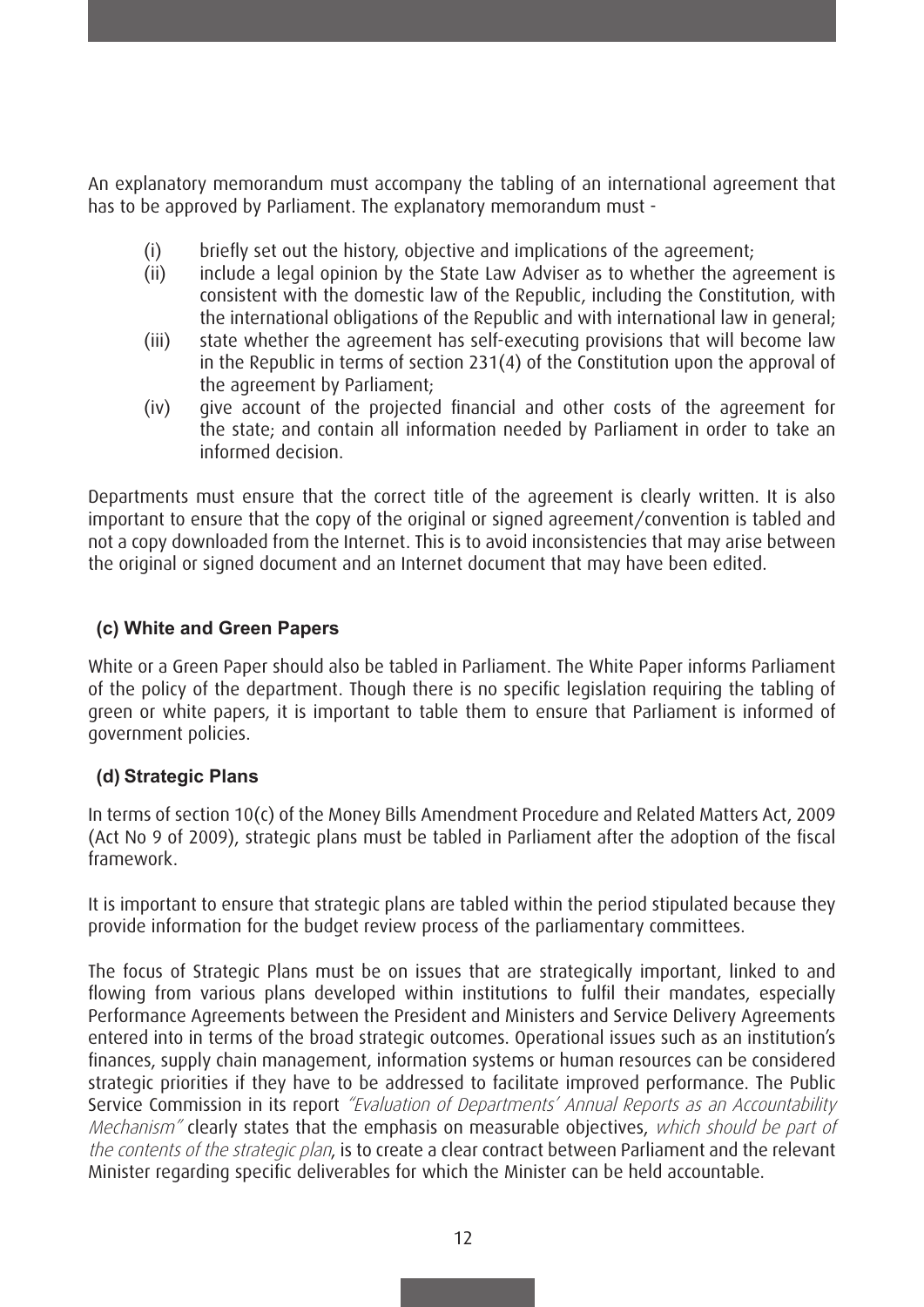This explains the importance of strategic plans and it is necessary for departments to table them on time to ensure that Parliament is provided with information required for its processes. Source: National Treasury

#### (ii) **Annual Performance Plans**

The Annual Performance Plan details the specific performance targets that the institutions will aim to achieve in the budget year and the next two years of the MTEF (Medium Term Expenditure Framework) in pursuit of strategic outcomes oriented goals and objectives set out in its Strategic Plan. It presents the institution's programme performance indicators together with targets. 

 Source: National Treasury

#### **(e) Annual Reports**

Annual reports play an important role in the processes of the oversight function of Parliament and it is therefore important that they are tabled on time. Annual reports are an important mechanism by which departments account to Parliament on their activities.

#### **PERIOD WHEN ANNUAL REPORTS MUST BE TABLED**

Section 40(1)(d) Public Finance Management Act, 1999, requires the annual report, financial statements and the Auditor-General's report to be submitted to the treasury or executive authority within five months of the end of the financial year.

It is important to note that the annual report, financial statements and the Auditor-General's report should be tabled within this period.

Section 65(1) of the Public Finance Management Act, 1999 provides that the executive authority responsible for a department or public entity must table in the National Assembly - the annual report and financial statements and the audit report of those statements, within one month after the accounting officer for the department or the public entity received the audit report and the findings of the disciplinary board.

If the executive authority fails to table the annual report and financial statements of the department or public entity, and the audit report on those statements, within six months after the end of the financial year to which those statements relates, the executive authority must table a written explanation setting out the reasons why they were not tabled.

If the department fails to table the annual report within that period, it must ensure that written explanation is tabled before or immediately after the end of the stipulated period. This is to ensure that Parliament is informed on time to reschedule its processes such as committee deliberations on the paper.

The written explanation should inform the Legislature why the annual report is late. That is, it should provide the reasons why the report could not be tabled within the required time. Departments should note that the explanation to Parliament is not by the accounting officer but by the executive authority.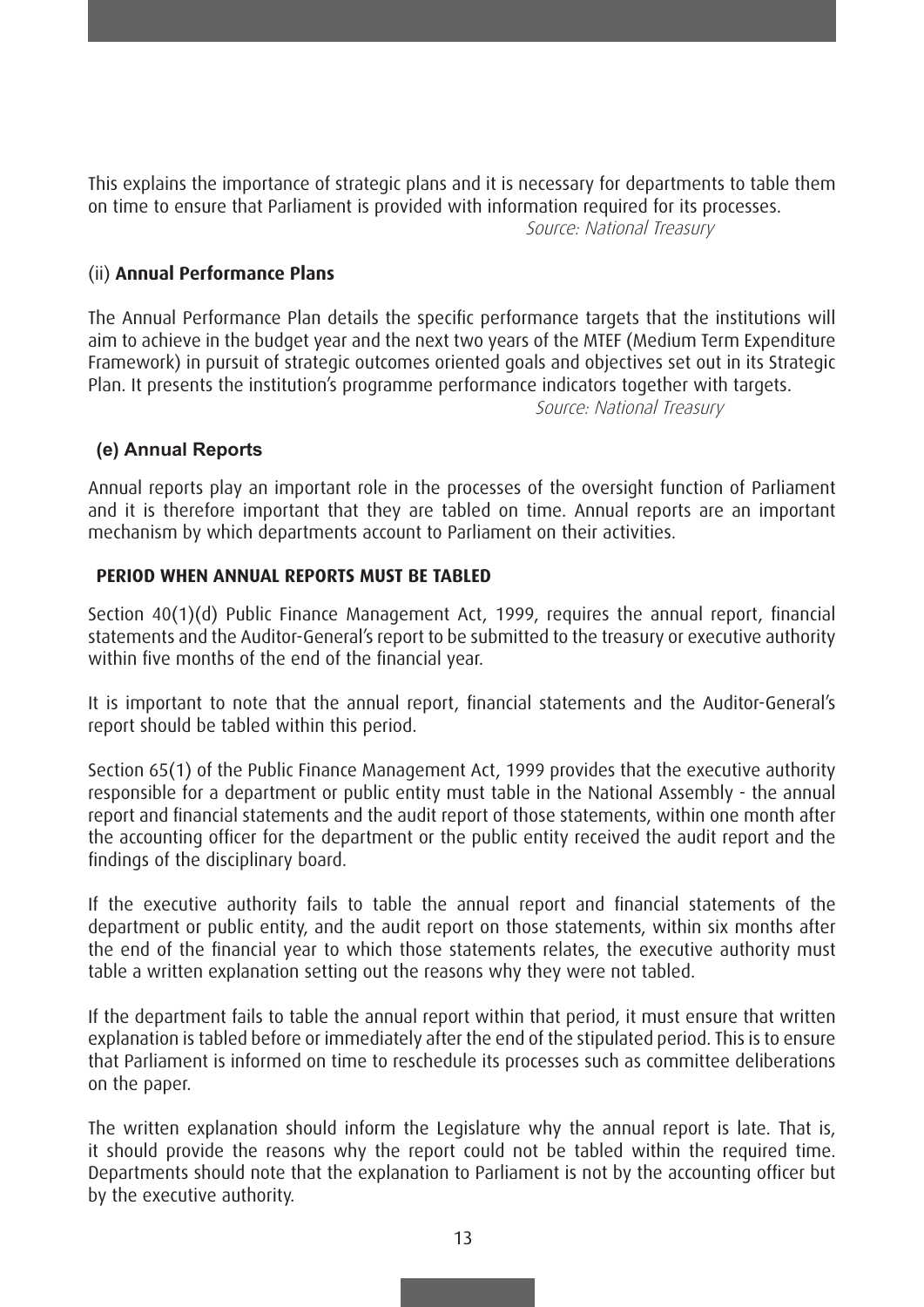Certain Acts do stipulate when a report should be tabled in Parliament. For example, section 42(5) of the Local Government: Municipal Finance Management Act, 2003 (Act No 56 of 2003), provides that an amendment to the pricing structure for the provision of municipal services be tabled on or before 15 March in any year.

However, section 3(3) of the Public Finance Management Act, 1999 states that in the event of any inconsistency between it and any other legislation, the Public Finance Management Act prevails.

The departments must ensure that those public entities falling under their function also table their annual reports. In terms of section 55(3) of the Public Finance Management Act, 1999 public entities must report to Parliament on their activities and financial affairs. The entity must transmit its report to the Minister accountable for that entity or within whose portfolio it falls. The Minister must then table the report and financial statements in Parliament.

Regulation 18.4 of the Treasury Regulations requires the departments to include in the annual reports, among others, a list of trading and/or public entities controlled by or reporting to the department.

Other bodies not falling directly under any ministry, such as constitutional institutions, are in terms of their enabling Acts required to report to Parliament on their activities. Depending on the enabling Act, the body would either report directly to Parliament or submit the report to the President, who shall cause such report to be tabled in Parliament.

When the enabling Act requires the body to report directly to Parliament, it must send a letter to Parliament requesting tabling of the report. If the enabling Act requires the body to first report to the President or a Minister, the body must request the President or the Minister to table the report in Parliament.

Because the annual report includes the Auditor-General's report, the department must notify the office of the Auditor-General when the report is to be tabled. The Auditor-General's office should be informed at least four days prior to the date of tabling. The Auditor-General has to make media statements on the reports, as it is required by law to make the reports public. It is therefore important to notify the Auditor-General's office on time for them to prepare the media statement on their report that is included in the annual report of the department. Fifteen copies of the report should be delivered to the office of the Auditor-General at 103-107 Plein Street, 14<sup>th</sup> Floor Parliament Towers.

#### **CONTENTS OF THE ANNUAL REPORT**

The report of the Public Service Commission on "Evaluation of Departments' Annual Reports as an Accountability Mechanism" states that "The effectiveness of an annual report as an accountability mechanism is totally dependent upon the quality of the information provided. To be effective, reports should conform to specific standards, compelling officials to submit the right selection of information in such a form that sensible deductions can be made."

14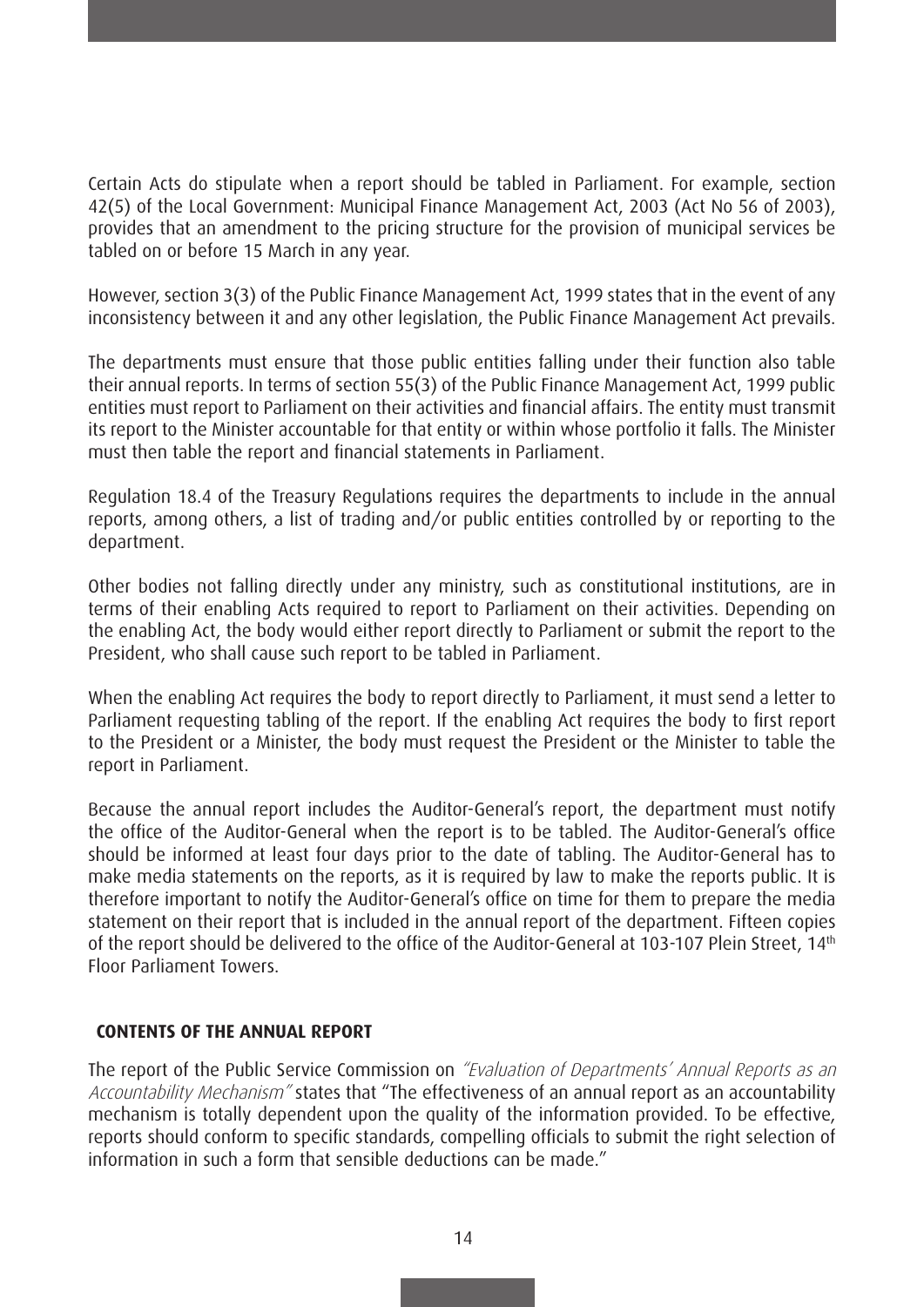Sections 40(3) and 55(2) of the Public Finance Management Act provide what information should be included in the annual report. The annual report and financial statements must:

- (i) fairly represent the state of affairs of the department, trading entity or constitutional institution, its business, its financial results, its performance against predetermined objectives and its financial position as at the end of the financial year concerned; and include particulars of -
	- (1) any material losses through criminal conduct, and any unauthorised expenditure, irregular expenditure and fruitless and wasteful expenditure;
	- (2) any criminal or disciplinary steps taken as a result of such losses, unauthorised expenditure, irregular expenditure and fruitless and wasteful expenditure;
	- (3) any material losses recovered or written off; and
	- (4) any other matters that may be prescribed.

Regulations 18.2, 18.3 and 18.4 of the Treasury Regulations and Chapter 1, Part III J of the Public Service Regulations, 2001 also give guidelines on the content of annual reports.

Tabling of an annual report without the audit report and financial statements is not in compliance with the PFMA.

#### **(f) Rules and Regulations**

In terms of section 17 of the Interpretation Act, 1957 (Act No 33 of 1957) as amended, copies of rules or regulations made by the President or the Minister are not laid upon the Table. Lists of Proclamations and Government Notices under which such rules or regulations have been published in the Gazette during the period covered by such lists, stating in each case -

- (a) the number, date and title of the Proclamation or Government Notice, and
- (b) the number and date of the Gazette in which they were published,

must be laid upon the table within 14 days after the publication of the rules and regulations in the Gazette, or if Parliament is in a leave period, within 14 days after the commencement of its next session.

The Proclamation or Government Notice submitted to Parliament for tabling must be drafted as follows:

Government Notice No 1103 published in Government Gazette No 25250 dated 30 July 2003: Appointments and re-appointments of members to the panel of the Tax Board for the hearing of income tax appeals, made in terms of the Income Tax Act, 1962 (Act No 58 of 1962).

Departments are requested to attach a copy of the Government Gazette wherein such Proclamations, Government Notices, General Notices or Regulations were published when tabling.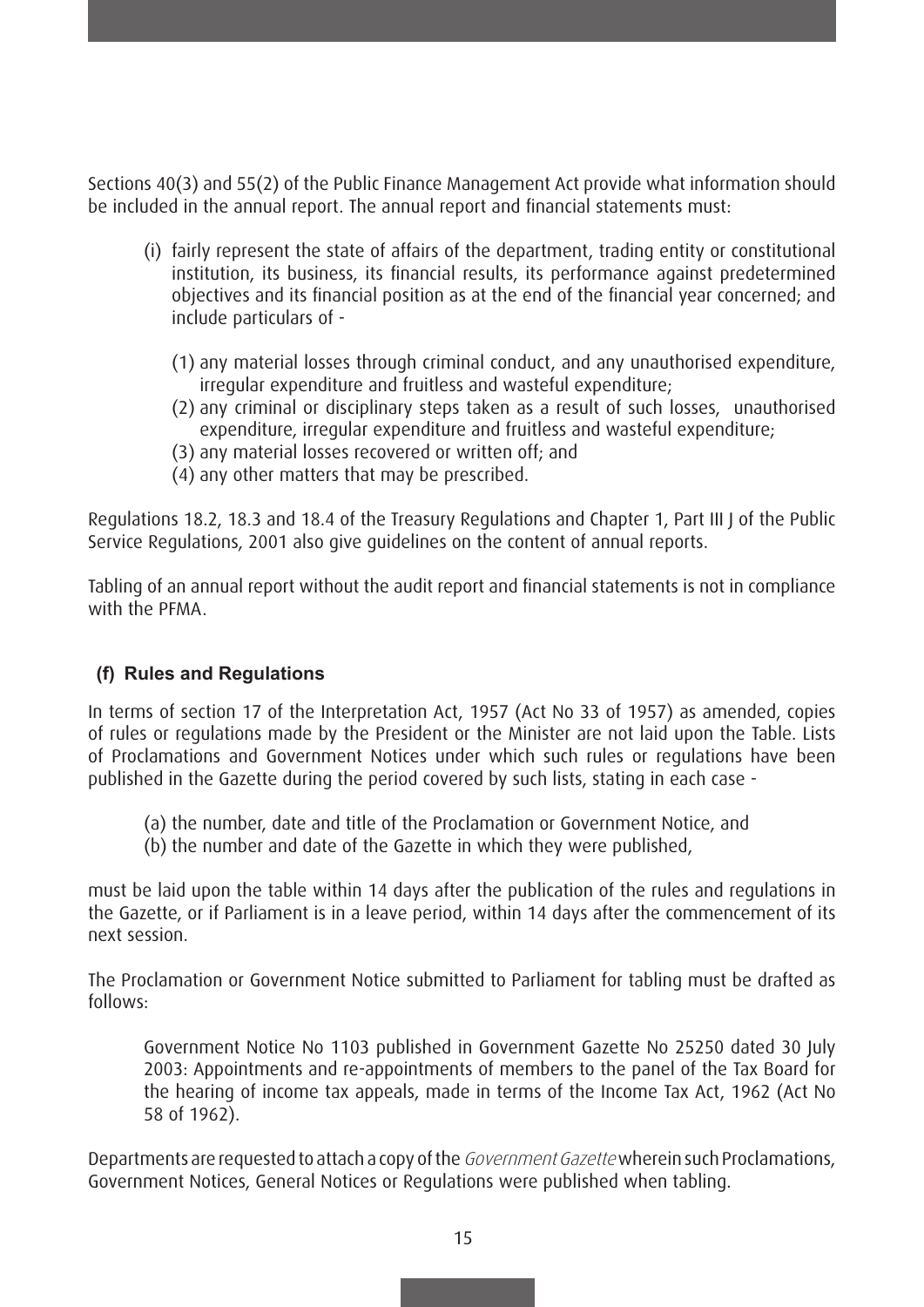Departments are advised to ensure that the Proclamation or Government Notice in which the rules and regulations were published is tabled within 14 days of publication as required by the Act to avoid unnecessary consequences that may result. Departments seem to wait until they have published a number of Proclamations and Government Notices before they table them. At times it is two or many months after the publication thereof when Parliament was at all times in session.

Of importance to note with regard to rules and regulation, is that after 1994 a lot of legislation passed by Parliament requires the draft regulations or rules to first be tabled in Parliament prior to publication in the *Government Gazette*. For example, section 92(2) of the Promotion of Access to Information Act, 2000 (Act No 2 of 2000) provides that any regulation made in terms of subsection (1) must, before publication in the Gazette, be submitted to Parliament.

Departments are requested to ensure that where the legislation so requires, the draft regulations or rules must be tabled before publication and not after publication in the Government Gazette.

#### **(g) Confidential Documents**

It is important for Parliamentary Liaison Officers (PLO's) and Government Officials to know that once a report is tabled in Parliament, it becomes an official record of Parliament and upon its tabling it must be distributed to Members of Parliament. It is therefore the responsibility of departments to ensure that a report tabled in Parliament does not contain confidential information. Parliament bears the onus of upholding the principles of transparency and openness in its operations and in the provision of information.

#### **(h) Other statutory provisions**

Provisions in respect of the tabling of other papers are contained in various other Acts. For example, in terms of section 18(5)(c) of the Domestic Violence Act the Independent Complaints Directorate must submit a report to Parliament every six months regarding the number and particulars of matters reported to it and setting out the recommendations made in respect of such matters.

Departments must check legislation under their administration to ensure that papers that are required to be tabled are tabled. More importantly, departments must also ensure that the papers are tabled when they are required to be tabled. Where necessary the departments should indicate the section and Act in terms of which the paper is tabled.

Please note that in other legislation the term *table* may not have been used. Other terms may be used such as *submit* or *report to Parliament*. All such terms refer to tabling and the paper must be tabled in Parliament.

16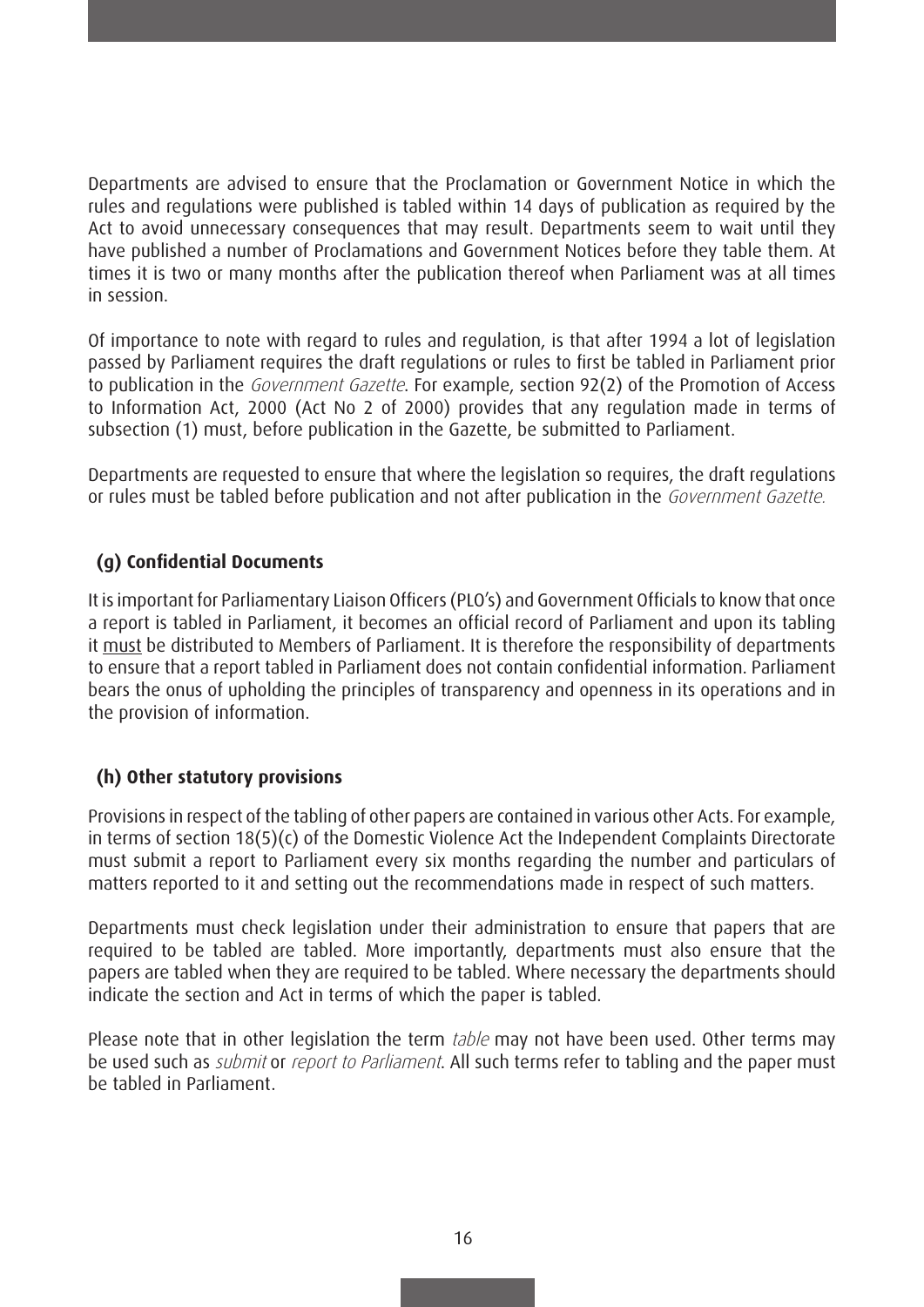## **7. CONSEQUENCES FOR FAILURE TO TABLE A PAPER**

There are various kinds of consequences that may arise due to failure to table a paper in Parliament. It is important to understand that failure to table a paper in Parliament as prescribed is a breach of the Constitution. Please note that failure to table an annual report is not only a non-compliance with the PFMA, but is also a breach of constitutional provisions. Section 92(3)(b) of the Constitution requires members of the Cabinet to provide Parliament with full and regular reports concerning matters under their control.

Failure to table a paper as prescribed results in the frustration of parliamentary processes. For example, failure to table strategic plan and annual report result in Members of Parliament having to discuss and make decisions on a budget Vote without the necessary information. It is important to note that in other cases the requirement to table a paper, such as draft regulations, could be a precondition for the lawfulness of such a regulation. It is therefore very important to adhere to timeframes for tabling as prescribed in legislation and to also ensure that papers are regularly tabled as required.

### **8. DOCUMENTS PRINTED BY THE GOVERNMENT PRINTING WORKS**

Departments must inform the Government Printing Works, 90 Plein Street, Cape Town, Tel (021) 465 7531 / Fax (021) 461 4404, when a paper is to be tabled for them to release the paper to Parliament if it is a paper printed by them.

## **9. PLACING OF PAPERS IN MEMBERS' BOXES**

Departmental officials are not allowed to place papers in members' boxes. If a department wishes to distribute papers among members, the paper must be handed to the Clerk of the Papers and with permission of the Secretary the papers will be placed in members' boxes by the Postal Agency or Service Officers. This also applies to papers that are not to be tabled.

## **10. PUBLICATION OF CONTENTS OF PAPERS BEFORE TABLING**

When Parliament is in session, it is contrary to parliamentary practice to publish, through the press or otherwise, the contents of any paper required to be tabled, before such paper has been laid upon the table.

However, to enable, press, radio and television representatives to prepare their reports, it is practice for departments to make copies of a paper available to such representatives on condition that its contents may not be published before the commencement of the proceedings of a House on the day on which it is to be tabled. The time at which the contents of the paper may be published must be clearly indicated on such paper.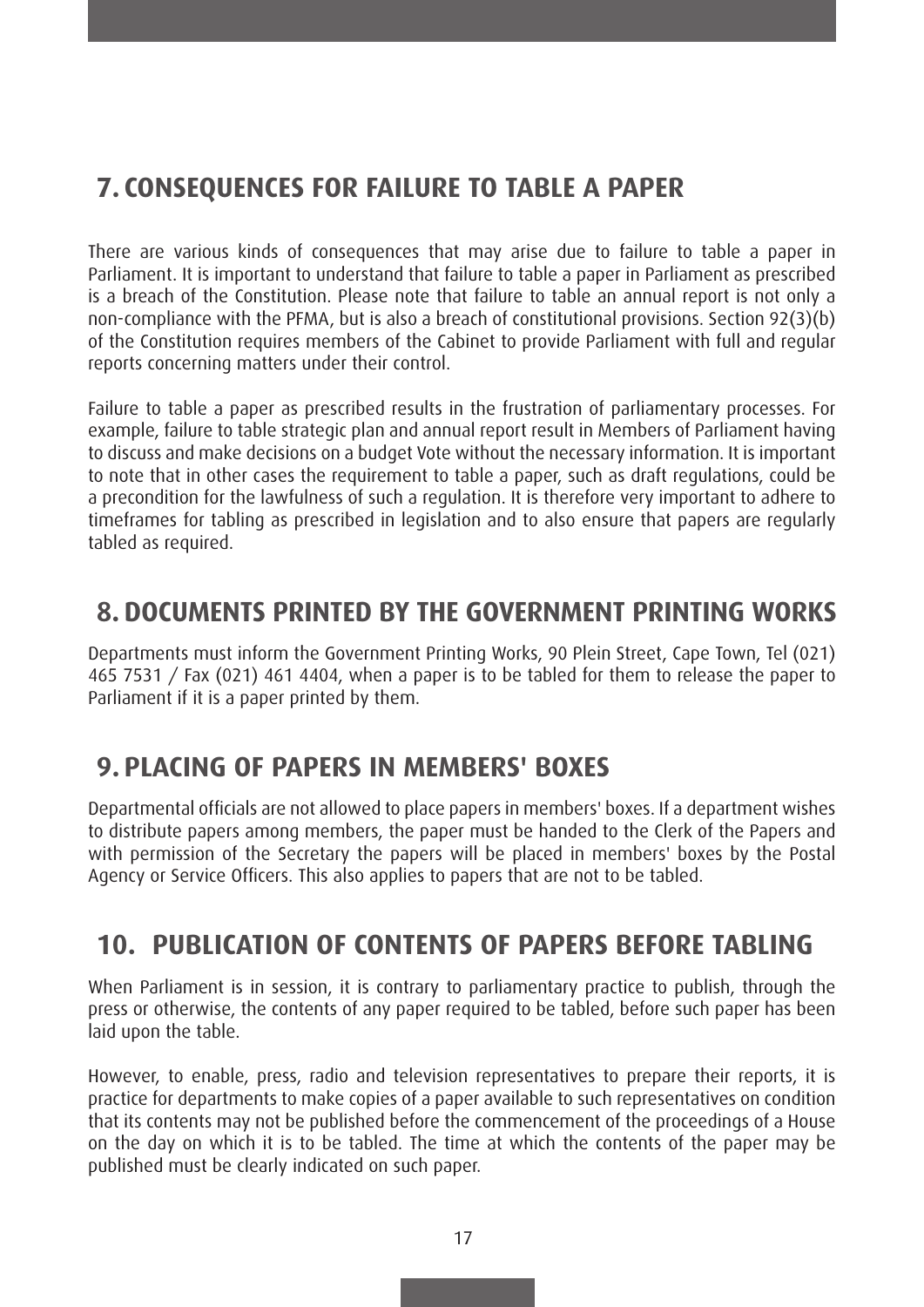## **11. PAPERS NOT TABLED**

It is advisable that papers which are not tabled or are not required to be tabled be made available to the Office of Clerk of the Papers for the benefit of Members of Parliament as an acknowledgement of their fundamental right of access to information concerning government policy or activity.

## **12. GENERAL REMARKS**

- (i) It is important for Parliamentary Liaison Officers (PLO's) to look at the Announcements, Tablings and Committee Reports (ATC) the following day to ensure that their paper appears in the ATC and that the entry is correctly entered.
- (ii) When tabling a paper, it is important that the information on the letter requesting the tabling reflects the same information on the report to be tabled.
- (iii) Letters requesting permission and/or giving notification of late tabling of Strategic Plans must be addressed and submitted to the Office of Leader of Government Business (LOGB).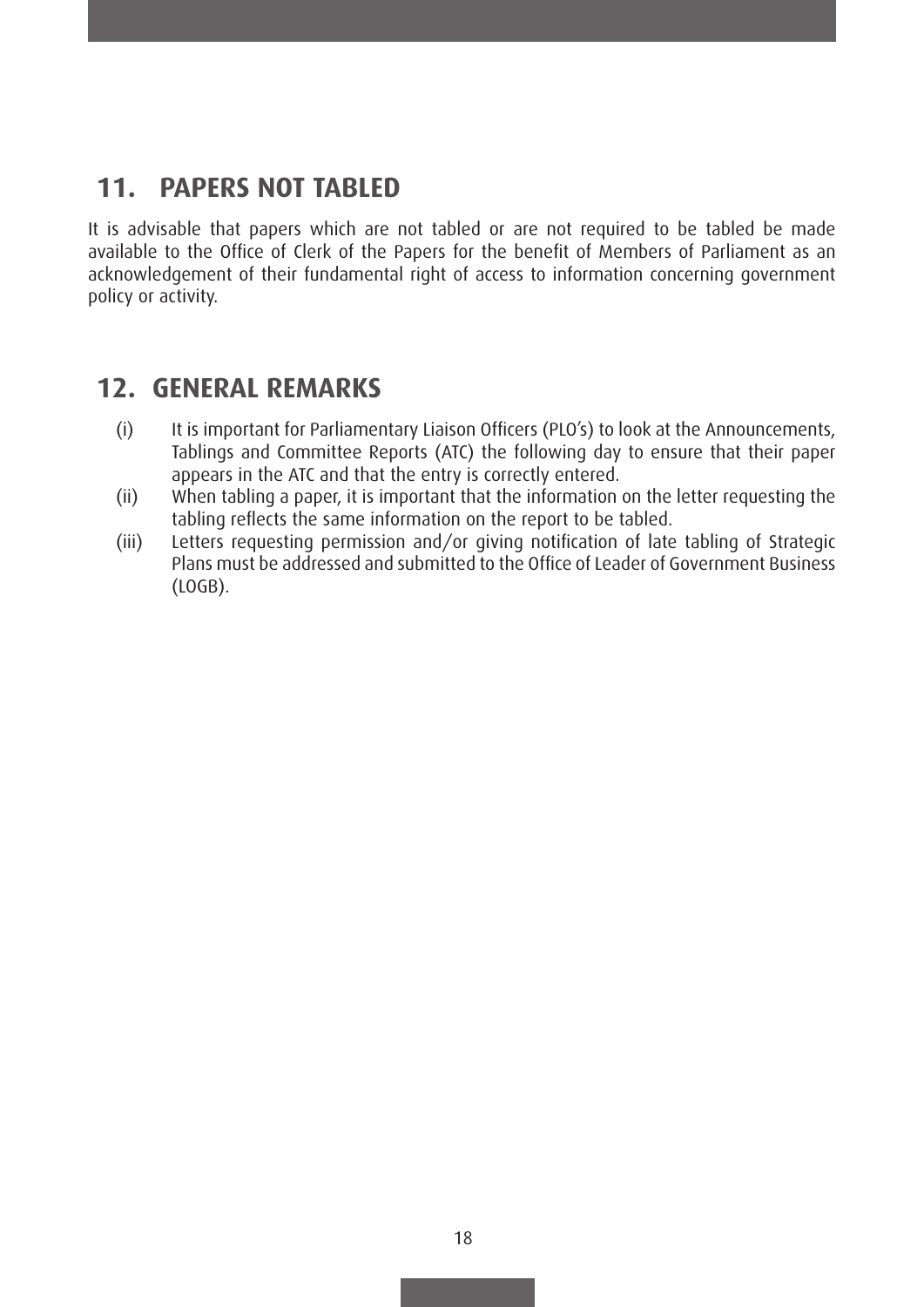Office of the Clerk of Papers:

Llewellynn S M Claassen Tel: 021 403 2224

(Ms) Yasmine Curnow Tel: 021 403 8182

Paper Stores:

Mongezi Victor Pama Tel: 021 403 2078

Deberoux Samuels Tel: 021 403 2079

Willys C Henn Tel: 021 403 2079

Enquiries in connection with the tabling of papers must be addressed to the Parliament of the Republic of South Africa, Office of Clerk of the Papers, Rooms V29 & V30, Ground Floor, Old Assembly Wing. Telephone 021 403-2224 or 021 403-8182, Fax 403 3303, E-mail: lclaassen@parliament.gov.za / ycurnow@parliament.gov.za